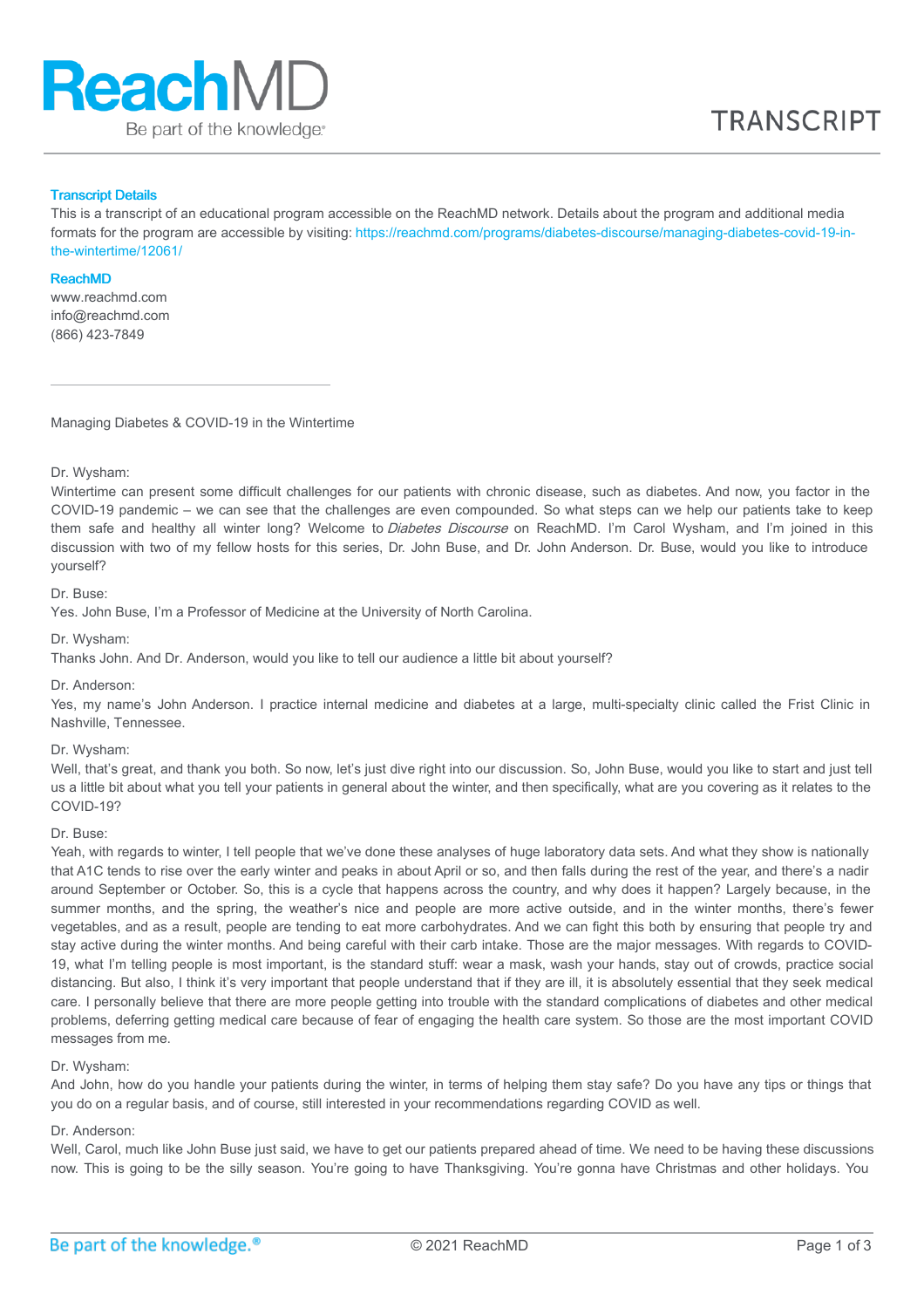have New Year's, Superbowl. People are going to be inside. It gets dark in Nashville, Tennessee at 4:30 in the afternoon. So patients are going to have pressure to eat at holidays. They're gonna want to overeat if they're under stress. Their routine exercises, the ability to work outside, mow the yard, play tennis, play golf, a lot of those are going to be off limits during the cold winter months. And as John had pointed out, even things like gyms and rec centers may not be open, or the patients may be afraid of going to those because of this pandemic. As far as COVID-19 is concerned, during the first part of this, I mean, there was a great stress relief to going to play golf on golf courses that were open, and playing tennis, and people going fishing and people going to parks and walking and hiking. That may not be available now, so I also worry about the mental health and the stress of people being kept up inside during the winter. And they need to have a way to cope with that as well.

### Dr. Wysham:

Thank you. Well, I'm sure it goes without saying that all of the things that you're talking about is important. I tell my patients that diabetes is not a seasonal disorder, that you have be planning how you're gonna work diet and exercise all year round. But we're also, importantly, need to emphasize our routine health care, making sure they're getting their appropriate immunizations. And I'm specifically talking to each of my patients as they come in, about what their perception of the vaccine is, and making sure that we address any of their concerns about the safety of the vaccine as well.

### Dr. Buse:

Well I do think one of the end of the year opportunities, that many people have met their deductibles for the year, and if they're thinking about upgrading their care, you know, perhaps getting a CGM, or they were thinking about pump therapy, this is a great time of year to pull the trigger on that. The second thing is, I was just gonna point out that the Medicare rules around the donut hole changed, and, people just need to prepare for that, as well.

### Dr. Wysham:

For those of you just turning in, you're listening to Diabetes Discourse on ReachMD. I'm Dr. Carol Wysham, and today I'm speaking with my two fellow hosts, Dr. John Buse and Dr. John Anderson, about essential wintertime safety and health tips for our patients with diabetes. Well thank you for your ideas about helping counsel your patients about trying to avoid that A1C creep in the wintertime, but we have an additional challenge right now, in terms of making sure that our patients are getting appropriate care during the COVID-19 pandemic. So, John Buse, would you like to just outline how you are working with your patients when everything is locked down, and how are you monitoring your patients?

# Dr. Buse:

So right now in North Carolina, things are still pretty open. I'd say that 75% of our patients are coming in for face-to-face visits. We've also taken advantage of the liberalization around the rules around virtual care. And we have a pretty big group of patients that are doing more frequent visits than they normally did because the barriers to coming, or making contact with their doctors are reduced. And particularly those patients on CGM and insulin pumps, if they're not under control, we'll talk to them every couple to four weeks to see where they are.

#### Dr. Wysham:

Is that true that Medicare has loosened some of the guidelines for CGM? Have you found it easier to get CGM for some of your patients who, for instance, may not be testing four times a day or even taking insulin three times a day?

### Dr. Buse:

In North Carolina, unfortunately, that's not true. You know, it's interesting Medicare is a federal program but, the rules are applied stateby-state. And to my knowledge, it hasn't changed in North Carolina. One thing that is different with Medicare is the rules for next year with regards to the donut hole. And I don't know the numbers precisely, but I think what people should expect is that they will pay 25% of the cost of the prescription in the beginning. When their out-of-pocket cost gets to about \$4,000, it's more of a flat rate, and around \$6,000 is the so-called catastrophic coverage. So, people should just be aware of what the new rules are for Medicare paying for drug benefits.

#### Dr. Wysham:

Oh, interesting. So, John Anderson, tell me a little bit about your experiences and how you're monitoring your patients and managing them. I don't know what Nashville is like. We're closed down. We're like almost totally locked down again. And so we're doing almost all of our visits virtually. What's going on in Nashville?

#### Dr. Anderson:

Unlike Washington, we're pretty open here in Tennessee and in Nashville. I think we're probably at 85% capacity. Now, bars and restaurants – things like that – they're at 50% capacity, or two-thirds capacity. But as far as physician offices, almost everybody is seeing people in person. Now, I probably do one telehealth visit a day. I probably was doing ten telehealth visits a day back in the